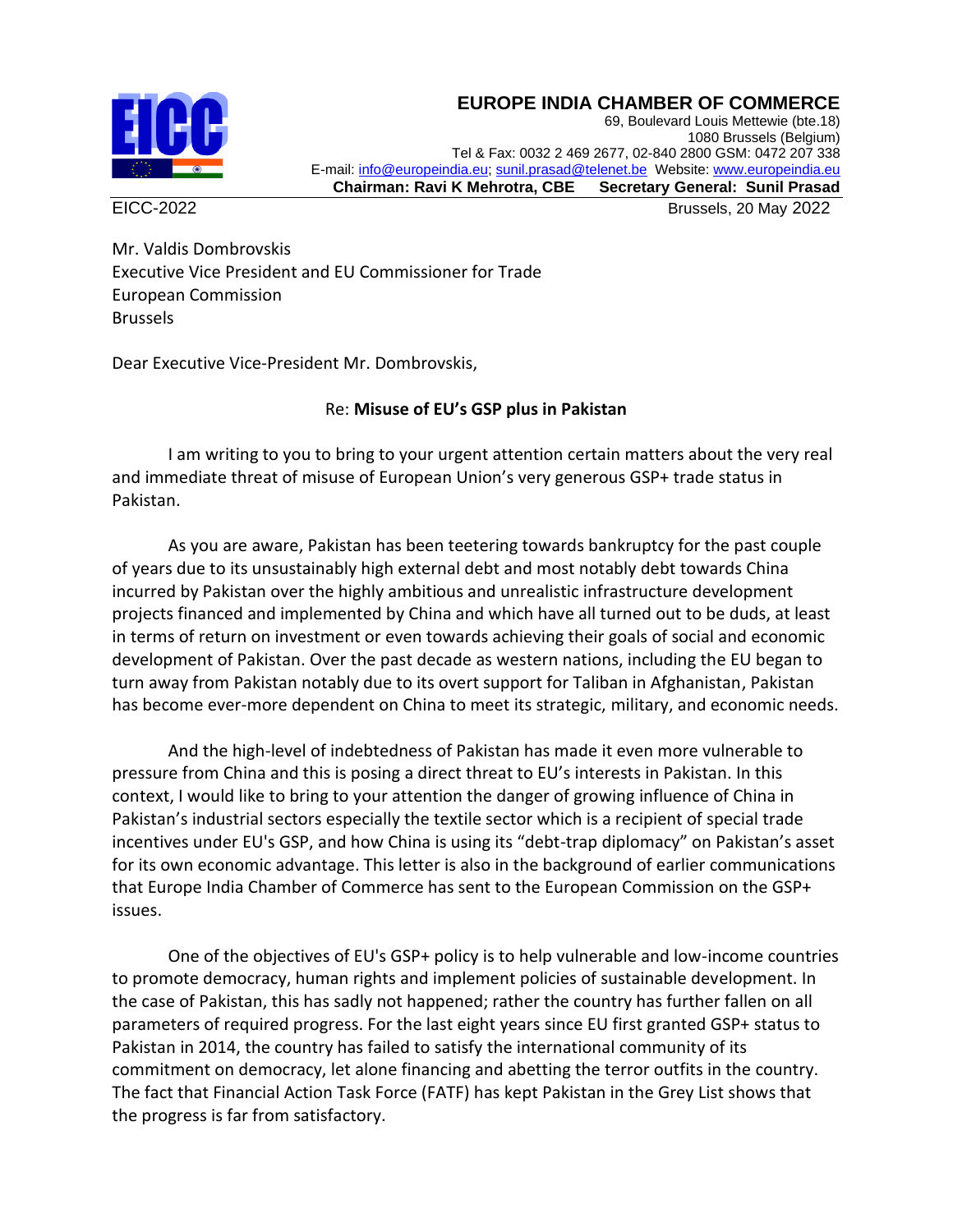Pakistan's textile industry contributes approximately 46 pc to the total output or 8.5 pc of the country's GDP and provides employment to 38 pc of the work force in the country. Such is the importance of textile industry to Pakistan, and how EU's GSP has become a lifeline for the country's economy. The textile industry, however, is currently going through one of the toughest periods in decades. The high cost of production resulting from economic mismanagement, an instant rise in the energy costs, continued depreciation of Pakistani rupee, double digit inflation and high cost of financing have seriously affected the growth in the textile industry.

Taking advantage of the situation, China is exploiting Pakistan's current social disorder, political chaos, economic miseries, and financial crisis to advance its economic goals. It is learnt that recently China has asked new government in Islamabad to transfer thousands of hectares of land to set up textile units with the objective to export Chinese goods and products to EU under Pakistan's GSP thus avoiding complication of the issue of rule of origin.

China has also demanded that Pakistan allows Chinese workers to work in the textile factories. It is seeking guarantee that any textile factory or any industrial set up financed by China will be operated as per the Chinese rule where any discussion on trade union rights or any human right issues will not be entertained. If Pakistan succumbs to the Chinese demand, whatever progress in the trade union rights situation, if any, has been achieved under the EU's GSP, this will be wiped out under the Chinese "invasion" of Pakistan's industries. China has also threatened that if Pakistan does not agree to its demands, it shall cut off power supply in the major cities in the pretext of non-payment of loans.

It is no secret that China's ability to exert influence on Pakistan's economy has grown substantially in recent years, mainly due to the fact that Beijing is now Islamabad's largest creditor. It burdens Pakistan with mountains of debt, allowing China to use "debt-trap diplomacy" to gain access to strategic assets. With CPEC-BRI, China has established a legitimate pretext to intrude into Pakistan's economic policies and penetrate its social and cultural world.

It is widely known that Beijing's One Belt, One Road initiative is a ploy for economic domination of the country. By acquiring thousands of hectares of agricultural land to set up textile and other projects – a China's grand design, Pakistan has effectively become a raw materials supplier rather than an added value producer, a prerequisite for a sustainable textile industry.

Sir, we are aware that EU has asked for transparency, predictability, and information on tax breaks applicable in the strategic economic zones so that European companies could also invest in Pakistan. But the China-Pakistan Economic Corridor (CPEC), a set of projects under China's Belt and Road Initiative remains a highly secretive and closely guarded agreement between China and Pakistan.

I wish to take this opportunity to draw your attention to the European Parliament's resolution of April last year calling for review of Pakistan's GSP+ status over blasphemy law abuse as well as rising number of online and offline attacks on journalists and civil society organisations. The resolution had also called on the government of Pakistan to "unequivocally